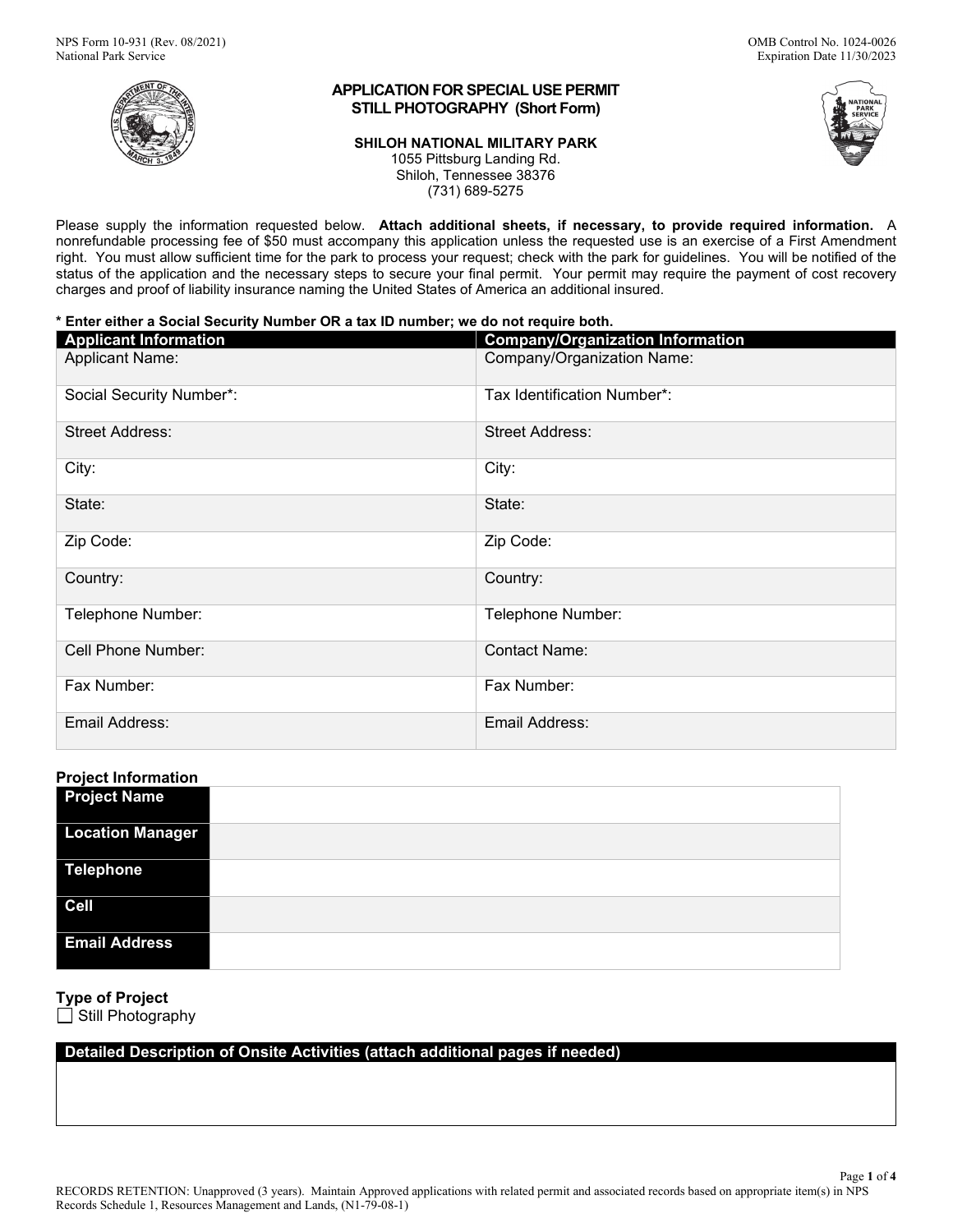### **Location Schedule**

| <b>Date</b> | <b>Location</b> | <b>Start</b><br><b>Time</b> | <b>End</b><br><b>Time</b> | Interior /<br><b>Exterior</b> | Activity (e.g., Set-up,<br>Breakdown) | # of Cast<br>and Crew* |
|-------------|-----------------|-----------------------------|---------------------------|-------------------------------|---------------------------------------|------------------------|
|             |                 |                             |                           |                               |                                       |                        |
|             |                 |                             |                           |                               |                                       |                        |
|             |                 |                             |                           |                               |                                       |                        |
|             |                 |                             |                           |                               |                                       |                        |
|             |                 |                             |                           |                               |                                       |                        |
|             |                 |                             |                           |                               |                                       |                        |

*\* Number in this column should include all individuals present at the location*

## **Equipment**

Description of equipment, backdrops, sets, props (attach additional pages, if necessary). Please note if any of the following will be included: weapons, animals, minors, nudity.

### **Number of Vehicles**

| Type                                                 | Quantity |
|------------------------------------------------------|----------|
| Cars, SUVs, or light pickup trucks                   |          |
|                                                      |          |
| Vehicles greater than 10,000 lbs (Class 3 or higher) |          |
|                                                      |          |

#### **Activity Questions**

| Have you visited the requested area?                                                                                        | Yes ∏ No                  |
|-----------------------------------------------------------------------------------------------------------------------------|---------------------------|
| When answering "Yes" to any of the following questions, provide additional information using additional pages, as necessary |                           |
| Do you have, or are you applying for, a permit with another Federal, state or local agency for this activity?               | Yes     No                |
| Have you obtained a permit from the National Park Service in the past?                                                      | $\Box$ Yes $\Box$ No      |
| Have you ever been denied a permit or had a permit revoked by a Federal agency?                                             | $\Box$ Yes $\Box$ No      |
| Have you forfeited a bond or other security for photography on Federal lands?                                               | $\Box$ Yes $\Box$<br>∣ No |
| Do you plan to advertise or issue a press release before the event?                                                         | $\Box$ Yes $\Box$ No      |
| Do you anticipate any security concerns? If yes, explain on an attached sheet                                               | $\Box$ Yes $\Box$ No      |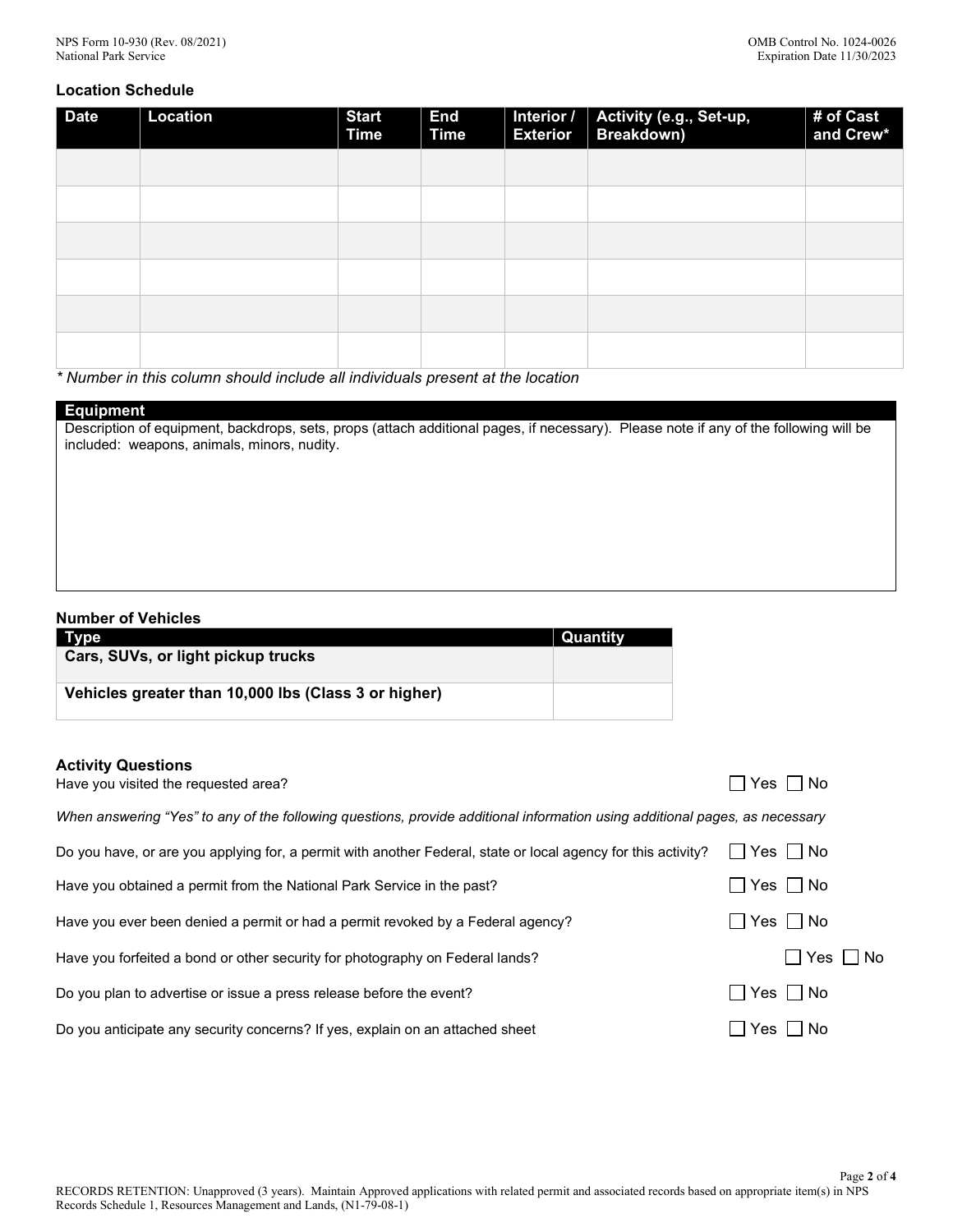#### **Contacts**

Person on location responsible for adherence to all terms & conditions of the permit

| <b>Name</b>  |  |
|--------------|--|
| <b>Title</b> |  |
| Telephone    |  |
| $ $ Cell     |  |

The applicant by his or her signature certifies that all the information given is complete and correct, and that no false or misleading information or false statements have been given.

| Name                |  |
|---------------------|--|
| <b>Title</b>        |  |
| <b>Company Name</b> |  |
| <b>Date</b>         |  |
| <b>Signature</b>    |  |